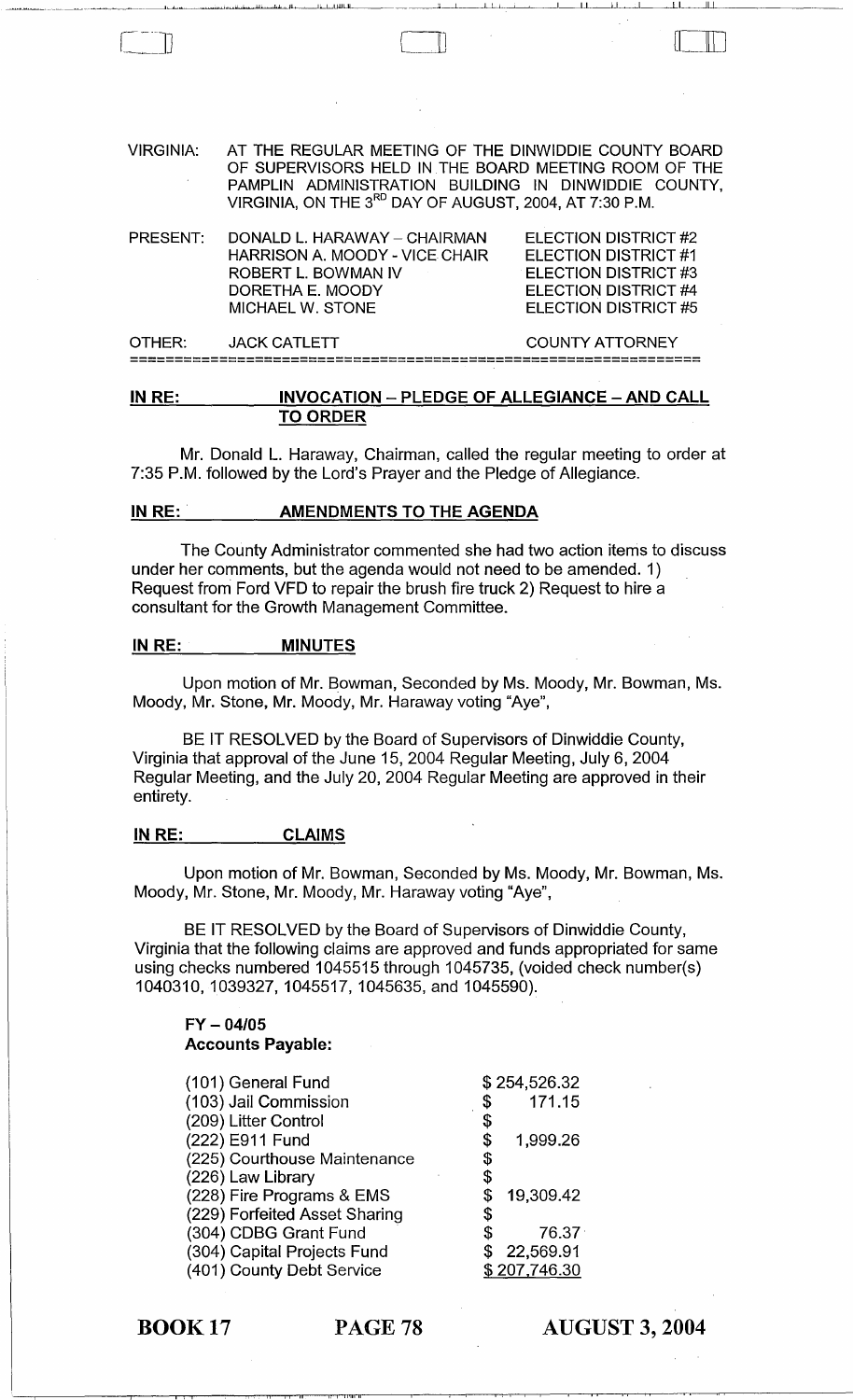## TOTAL

\$ 507,398.73

#### PAYROLL *07/30/04*

| \$471,138.66             |
|--------------------------|
| S<br>\$7,984.75          |
| \$459,423.09<br>3,730.82 |
|                          |

# IN RE: WORKFORCE DEVELOPMENT/ROHOIC LIBRARY -COL. JOHN HESLIN

Colonel John "Jack" Heslin, WorkKeys Project Manager, provided the following information to the Board and citizens regarding education and training which he hoped would be made available in the near future at the Rohoic Library.

# "SKILL STREAMS FOR SUCCESS Dinwiddie County

Workforce Development skills for residents of Dinwiddie County - An education and training program, funded in part through the Crater Regional Partnership and Tobacco Indemnification funds, and made available at the Dinwiddie library.

The Skill Streams for Success Program is designed to provide information and assistance to individuals in the region who might be interested in up-grading their skills to work in the growing businesses and industries in the Crater Regional Area, with special emphasis on the metals industry and the health industry. The project is built upon an ongoing, successful effort, through the Crater Regional Partnership, to identify basic, workplace skills through job profiling and individual assessments using the Work Keys System. Once the assessments are completed, counseling' and training can be offered, which provides an individual a means to close any skill gaps and prepares them for employment in the Southside Region.

The long-term vision for this project has been to provide individuals in career transition; such as people affected by changes in the tobacco industry or other displaced workers, an opportunity to prepare for a career in the local industries that are in need of skilled employees. As originally envisioned, this program was not limited to tobacco workers exclusively, but was also open to other job seekers in transition

The Skill Streams for Success Program includes leveraging existing workforce development programs through the Crater Regional Partnership and working closely with area school systems, the community colleges and the Regional Workforce Investment Board. By leveraging these workforce development resources, the "Skill Streams for Success" program is able to reach out to many citizens who are unable to receive the job preparation this program offers.

John G. "Jack" Heslin WorkKeys Project Manager Crater Regional Partnership Community College Workforce Alliance Chester Campus, Bird Hall, Room 121 13101 Jefferson Davis Highway, Chester, Virginia Mailing Address: P.O. Box 73570, Richmond, VA 23235-8042 P: (804) 706-5182; F: (804) 796-4266 http://www.thebattleofkontum.com/bio.html"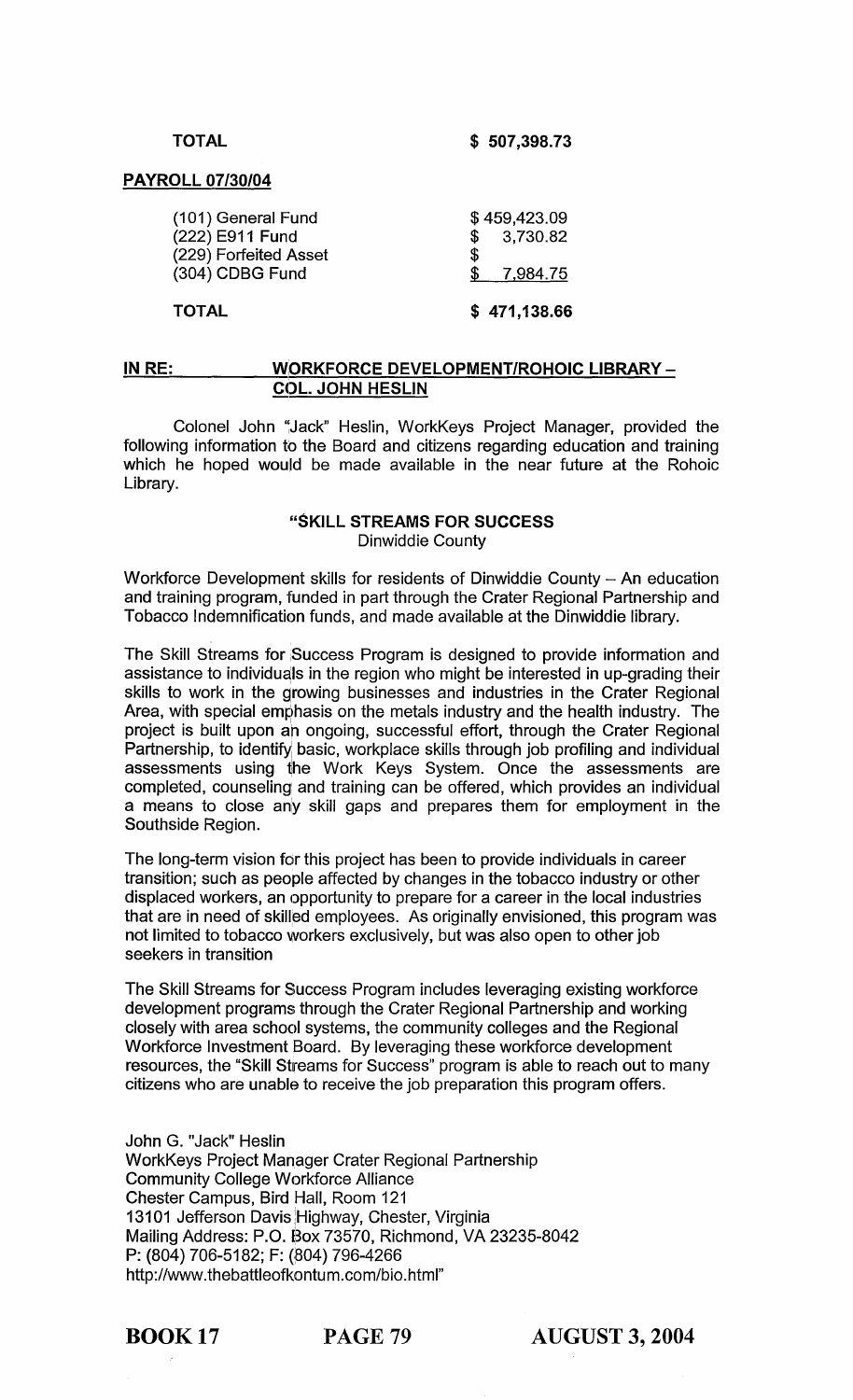#### IN RE: D.A.R.E. PRESENTATION - DR. CHARLES MARANZANO ACTING SUPERINTENDENT DINWIDDIE COUNTY

Dr. Charles Maranzano, Acting Superintendent, Dinwiddie County Public Schools, stated from 1986 to 2001 the D.A.R.E. program was presented to the  $5<sup>th</sup>$  and  $6<sup>th</sup>$  grade students through a grant through the Sheriff's Office. However, the program is no longer an approved curriculum by the State.

\_ .............................. ~ \_\_\_ ..... \_~ .......... \_'-\_'""--..L~~'----'~ ~1.....I........,ln-'--'--\_ILJ ...... l.lllILJI, \_\_\_\_ \_ ""----L \_\_ ~I~''\_L' \_'-~ LL\_-"\_LL\_.J--------LI~\_\_\_\_UII\_LI \_\_\_\_\_\_\_\_ \_

 $\Box$ 

"Dinwiddie County will be implementing a new drug awareness program for the 2004  $-$  2005 school year. This program is called Too Good for Drugs which is an SOL based program.

The elementary program, Too Good for Drugs, is a school-based program designed for grades K -8. It is developed to reduce risk factors and enhance protective factors related to alcohol, and other drug use among students.

Too Good for Drugs has a separate developmentally appropriate curriculum for each grade level. There have been lessons developed for each grade level in the Health Education Standards of Learning for Virginia Public Schools. Each grade level is designed to enable students to learn important skills sequentially and retain year after year.

Too Good for Drugs builds five essential life skills:

Goal setting Decision-making Bonding with pro-social others Identifying and managing emotions Communicating effectively

This program will be taught by Health and Physical Education teachers in their schools. Students will have ten lessons each year starting with kindergarten and completing the curriculum in the eighth grade.

This is an approved program by the Department of Education and the Safe Drug Free Schools program used by the Federal Government. This has been designated a model program by the Substance Abuse and Mental Health Services Administration. It has shown consistently positive results under scientifically rigorous conditions. This program has responded successfully to the needs of the targeted populations."

He commented that the Search Institute has identified 40 developmental assets that are building blocks for healthy development that help young people grow up healthy, caring and responsible.

Dr. Maranzano stated there is also a program that is being developed for the High School student level by the State Department of Education.

## IN RE: CITIZEN COMMENTS

1) David Dudley - 25907 Smith Grove Road, Petersburg, VA voiced his concerns regarding biosolids. Mr. Dudley stated that the Board approved a position for a biosolids monitor in January of 2004, which has not been filled yet. He gave the definition of what biosolids are and commented there are in excess of 800 documented cases in the State of Virginia related to the spreading of biosolids that involves individual health problems. He also requested that the Board under the "Dillon Rule" imposes restrictions to control and sets responsibilities in the application of biosolids.

2) Michael Bratschi - 23500 Cutbank Road, McKenney, VA -

BOOK 17 PAGE 79 AUGUST 3, 2004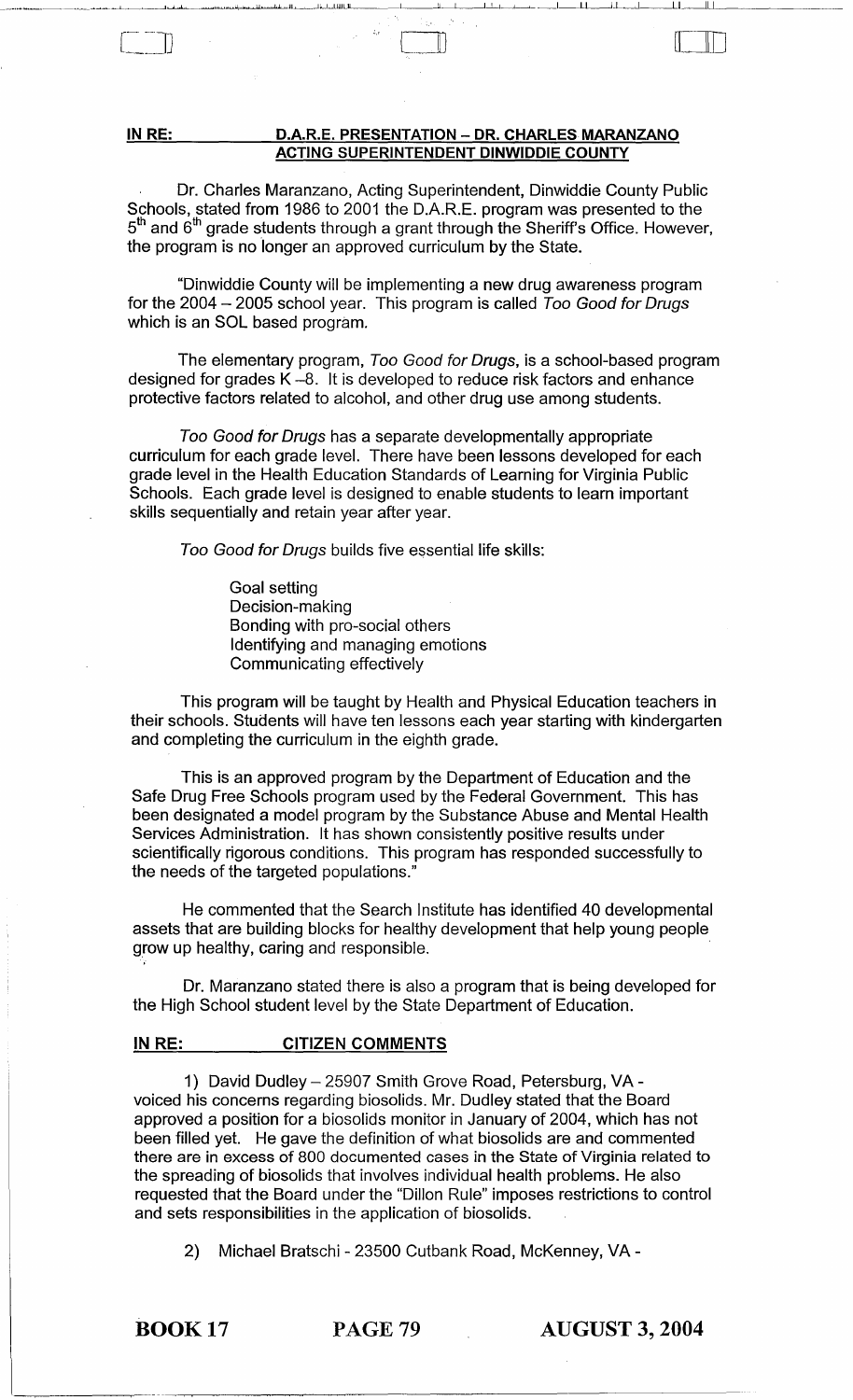commented the Board should hold the Constitutional Officers to their budgets and their salaries which is set by the Compensation Board and quit giving them everything they come and ask them for. He said he did not understand why the County needed a Public Safety Director because he felt Mr. David Jolly was doing a good job. He also made a comment regarding the doors, which were installed in the Administration Office, and not being able to walk in without an appointment and meet with County employees.

3) Geri Barefoot - 7411 Frontage Road, Petersburg, VA - stated she attended a High Speed Rail meeting and she asked Mr. Tobias what had been done on the alternate route study from Jarrett to Alberta. Mr. Tobias told her they were not going to do the study.

4) - Anne Scarborough - Boydton Plank Road, Dinwiddie, VA - stated she did not think the County should hire a Consultant to assist the Growth Management Committee because the County has three qualified people on staff. The County needs an engineer so use that money and hire one. She also commented the ad for the Financial Officer position in the newspaper should have included detailed job descriptions.

# IN RE: FORD VOLUNTEER FIRE DEPARTMENT REQUEST TO **REPAIR BRUSH FIRE TRUCK**

Mr. David Jolly, Public Safety Director, stated the Ford VFD Brush Truck has been out of service for four-weeks because the vendor can't locate the parts to repair the pump primer. Slagle Fire Equipment Company recommended installing an electric primer in place of the exhaust type primer at a cost of \$1,512.50, which will eliminate the problem in the future. Funding for the pump would come from the Volunteer Fire Department Capital Line Item.

Upon motion of Mr. Moody, Seconded by Ms. Moody, Mr. Stone, Ms. Moody, Mr. Bowman, Mr. Moody, Mr. Haraway, voting "Aye",

BE IT RESOLVED by the Board of Supervisors of Dinwiddie County, Virginia that payment for the invoice for \$1,512.50 for the electric pump primer for the Ford VFD Brush: Truck was approved with funding from the capital line item of the volunteer fire budget.

# IN RE: AUTHORIZATION TO NEGOTIATE CONTRACT WITH TIMMONS & ASSOCIATES - CONSULTANT TO ASSIST GROWTH MANAGEMENT COMMITTEE

Mr. Scheid stated that the Board of Supervisors appointed a High Growth Committee over a month ago. Since then, the Committee has met and is working on identifying problems; grouping similar problems together and setting a priority to the problems. In the interim, an RFP was sent out seeking consultant services to assist the Committee in formulating strategies to address the problems. There were three (3) respondents. The Committee held an interview with the respondents on Friday, July  $30<sup>th</sup>$ . Upon conclusion of the interviews, the Committee discussed the credentials of those interviewed. It was unanimously agreed by the Committee that Timmons and Associates offered the best services for the County. In view of this, the Committee requests permission from the Board of Supervisors to' negotiate a contract with Timmons and Associates.

Upon motion of Mr. Bowman, Seconded by Ms. Moody, Mr. Stone, Ms. Moody, Mr. Bowman, Mr. Moody, Mr. Haraway voting "Aye",

BE IT RESOLVED by the Board of Supervisors of Dinwiddie County, Virginia that authorization is granted for Staff to enter into negotiations with Timmons and Associates for contractual a person/firm to assist the Growth Management Committee.

BOOK 17 PAGE 80 AUGUST 3, 2004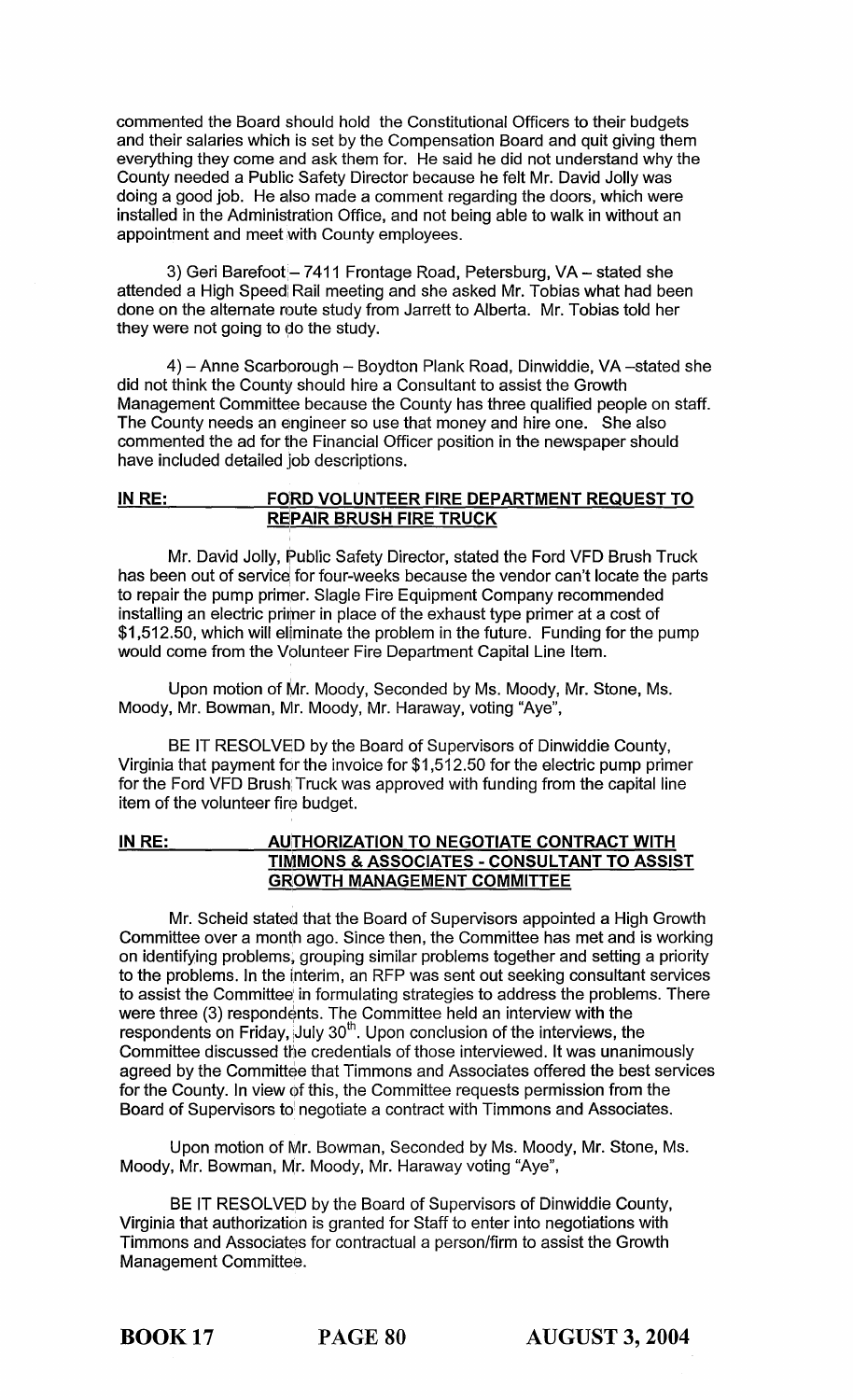### **INRE: BOARD MEMBER COMMENTS**

Mr. Moody shared information regarding revisions to the Personal Property Tax Relief Act (Car Tax) program enacted in the 2004 General Assembly. He explained the new legislation based the tax relief to jurisdictions on several factors, which include population, rate of growth, and the value of the vehicles. He further stated taxes might have to be increased in the County in 2005 and 2006 to offset the decrease as a result of this legislation. He also provided information about the Senior Navigator, that is at the Rohoic Library, which is a one-stop-shop for local resources, and information on health and aging. This organization wants Counties to join to make the program stronger. The Board can discuss it at budget time. He gave a brief report on the High Growth Coalition meeting he attended at the LGOC. He suggested that someone on the Growth Management Committee in the County contact Mr. Wiley and the gentleman with the Home Builders Association and invite them to come and *meet* with us to discuss proffers, impact fees and transfer fees to get some ideas together for Mr. Wiley to take to the General Assembly to help the County.

 $\Box$ 

..... i I .1. i.. II 1:1 ... IU~\_I ...... L ..... I.IJl1LJI ~~I-,-! -,-,\_.L~\_ I--LI II I~I\_----,Iull \_\_\_\_\_\_\_\_\_ \_

Ms. Moody commented her idea/suggestion was that it would be good for the Board and the Administrative staff to appoint various committees to research and gather information related to problems and concerns that is faced in each meeting and compile a wish/wash list of things to be resolved. These committees should and could be formed from citizens in the County depending upon their qualifications and areas of expertise. This would eliminate some of the many meetings the Board has to attend. These committees could report to the Board as often as necessary and would eliminate each citizen having to present each and every problem to the Board.

Mr. Bowman asked the County Administrator if she had received a letter from Mr. Tobias? Mrs. Ralph replied she received a phone message from him stating he was proceeding with doing that study and mentioned the new person that was on board would be moving forward with it. She stated she would contact him again but he was very apologetic for not getting back to the Board sooner and he was moving forward with the study and would let us know when it was done. Mr. Bowman requested that the County Administrator contact Mr. Tobias again and request all the information he has gathered already on the route from Alberta to Jarrett and if he is not doing anything it is time for us to write our representatives and get something moving. Mrs. Ralph stated she would contact him and let him know it is our understanding that he is not going to do anything and she would quote them all. Mr. Bowman said he received a call from a citizen regarding a vendor that is selling furniture at the intersections of Route 226 and Ferndale Road on weekends and it is becoming an eyesore. He asked Staff to check with the departments to make sure the vendor had licenses and permission to be on the property. The County Administrator stated she would contact the Commissioner and Sheriff's Department to check on it.

Mr. Stone stated when he attended the High Speed Rail meeting in Richmond with Mr. Scheid and Tim Smith he signed up to be notified of future meetings and newsletters by email. He requested that the County Administrator ask Mr. Tobias why he had not received anything in particular. He informed the Board and Citizens that he would be holding the District 5 Community meeting in the Board Meeting Room on Monday, August 16, 2004 from 7:00 - 9:00 P.M.

Mr. Haraway commented approximately 2-weeks ago he talked with the attorney for Fox Run Water Company and he indicated they were scheduled to sign a contract with a company in 5 days. He asked the County Administrator if she had heard anything. She replied no. Mr. Haraway directed her to call tomorrow and if they have not signed a contract to let him know. He said he felt the County had to stay on top of the situation to let Fox Water Company know how concerned they are about the water situation.

BOOK 17 PAGE 80 AUGUST 3, **2004**